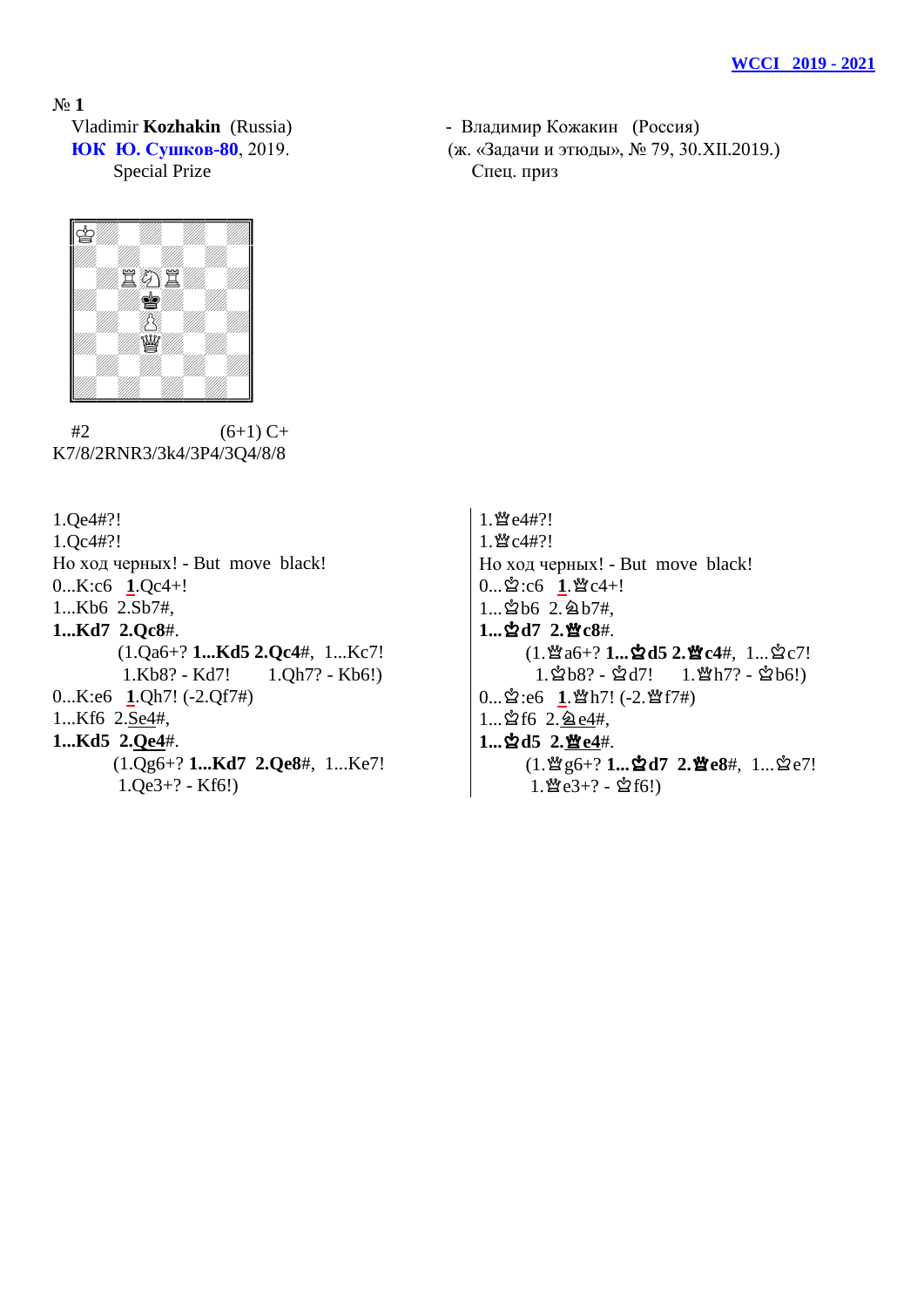№ **2**



 $#2^*$  (4+3) C+ 8/8/8/6Qp/3K4/1B6/3Bkp2/8

1...Kf3 2.Bd1#. 1.Q:h5+? **1...Kxd2 2.Qd1**#, 1...Kf1! 1.Ba4? **1...Kf1 2.Bd3**#, 1...Kf3 2.Bd1#, 1...h4! 1.Ke4? - h4! **1**.Qg3! (-2.Qd3#) **1...Kxd2 2.Qe3**#, **1...Kf1 2.Bc4**#, 1...f1Q 2.Qe3#, 1...f1S 2.Qg2#.

 Vladimir **Kozhakin** (Russia) - Владимир Кожакин (Россия) **ЮК Ю. Сушков-80**, 2019. (ж. «Задачи и этюды», № 79, 30.XII.2019.) Special commendation Спец. похвальный отзыв

> $1...$  $2f3$   $2.\&d1#$ .  $1.\mathbb{M}:h5+?$ 1... **hxd2** 2. 曾d1#, 1... hf1!  $1.\n$ **1...**u**f1 2.**o**d3**#,  $1...$  $1.2611$ #,  $1...h4!$  $1.\,$  $2e4? - h4!$  $1.$  曾g3! (-2. 曾d3#) 1... 含xd2 2.營e3#, **1...**u**f1 2.**o**c4**#,  $1...f1$  暨  $2.$  暨e3#,  $1...f1$   $2.$  曾g2#.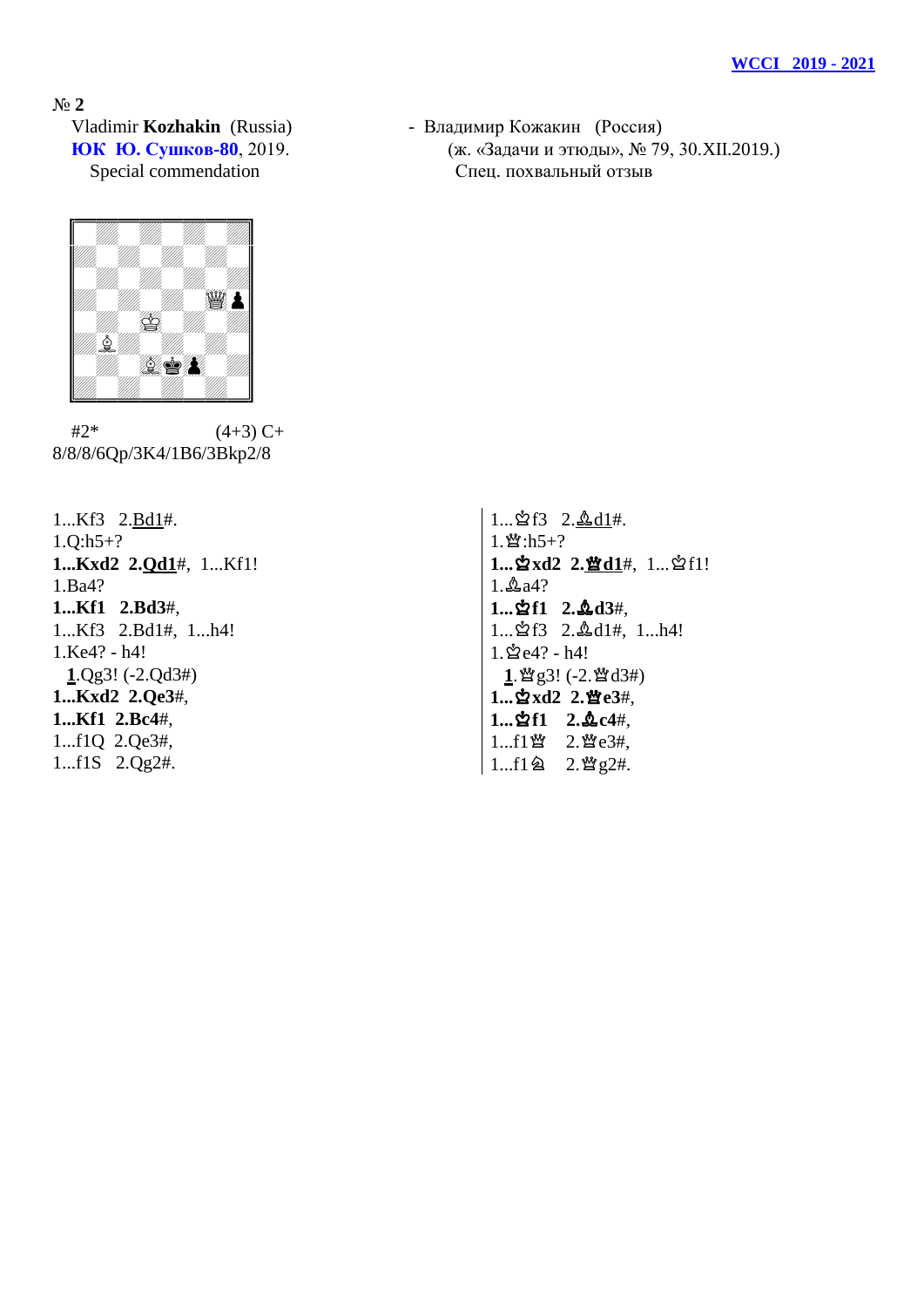№ **3** Vladimir **Kozhakin** (Russia) - Владимир Кожакин (Россия) «**VRATNICA-64**», № 45-46 (XII) 2020.



 $#2$  (5+2) C+ 3N4/2Pk4/3B4/8/3pK3/Q7/8/8

1.Ke5? - d3! 1.Qc5? **1...Kc8 2.Qf5**#, 1...Ke8 2.Qb5(Qc6)#, 1...d3! 1.Qh3+? **1...Ke8 2.Qe6**#, 1...Kxd6! 1.Kd3? - Kc8! 1.Qd3? **1...Ke8 2.Qb5**#, 1...Kxd6! **1**.K:d4! **1...Kc8 2.Qh3**#- mm, **1...Ke8 2.Qa4**#- mm.

(Award is unknown.)

 $1.\n$ ge5? - d3!  $1.$  $\text{Mc5?}$ 1...☆c8 2. 查f5#, 1... 空e8 2. 暨b5(暨c6)#, 1...d3!  $1.\mathbb{M}$ h3+? 1...空e8 2.營e6#, 1...  $\Delta$ xd6!  $1.\,2d3?$  -  $2c8!$ 1. 暨d3? 1... 空e8 2. 暨b5#, 1... axd6!  $1.\n$ 2: d4! 1... 空c8 2. 暨h3#- mm, 1...空e8 2.營a4#- mm.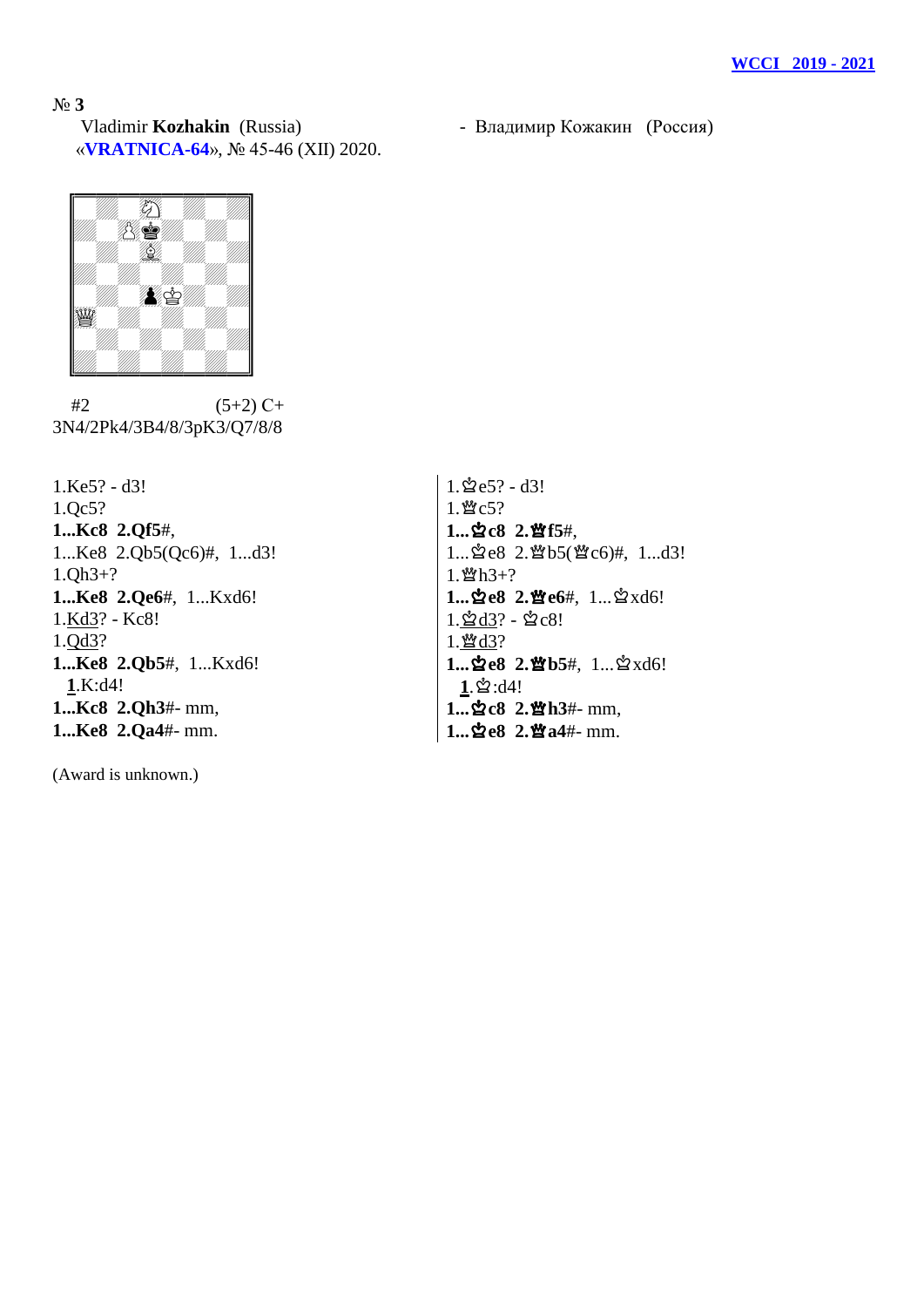## № **4**

 Vladimir **Kozhakin** (Russia) - Владимир Кожакин (Россия) **Міжнародний меморіальний турнір пам'яті Марка Басистого**, 2021.

Memorial tourney for Meredith twomovers to honor the memory of well-known Kyiv composer Mark Basisty Special Honorable Mention Спец. почетный отзыв



 #2 (6+2) C+ (8/1Q6/N3p2K/4k3/3N4/8/8/4BB2) b): после перого хода  $\mathfrak{B}b7 \rightarrow h1$ . After the first move to rearrange  $\mathfrak{B}b7 \rightarrow h1$ . (8/8/N3p2K/4k3/3N4/8/6B1/4B2Q)

| 1.Qf3?               | 1. 暨f3?                                        |
|----------------------|------------------------------------------------|
| 1Kxd4 2.Bc3#, 1Kd6!  | 1 $\Delta$ xd4 2. $\Delta$ c3#, 1 $\Delta$ d6! |
| 1.Bd3? - Kd6!        | $1.\&d3? - \&d6!$                              |
| 1.Bc3?               | $1.\&c3?$                                      |
| 1Kd6 2.Sb5#,         | 1 空d6 2. @ b5#,                                |
| 1Kf6 2.Qg7#, 1Kf4!   | 1 ☆f6 2. 營 g7#, 1 ☆f4!                         |
| 1.Bg2!               | $1.\&92!$                                      |
| 1Kd6 2.Qc7#,         | $1$ 空d6 2.暨c7#,                                |
| 1Kxd4 2.Qe4#,        | 1≌xd4 2.曾e4#,                                  |
| 1Kf4 2.Qe4#,         | $1$ ☆f4 2.曾e4#,                                |
| 1Kf6 2.Qg7#.         | $1$ ង្នំf6 2. ឃ្មួ $7#$ .                      |
| $b)$ :               | $b)$ :                                         |
| 1.Qh3!               | $1.$ 暨h3!                                      |
| 1 $Kxd4$ 2. $Qc3#$ , | 1 $\Delta$ xd4 2. $\Delta$ e3#,                |
| 1Kd6 2.Qxe6#,        | 1 空d6 2. 暨xe6#,                                |
| 1Kf4 2.Qg3#,         | 1☆f4 2.曾g3#,                                   |
| 1Kf6 2.Qxe6#.        | 1 空f6 2. 暨xe6#.                                |

Мат слоном и ферзем с одного поля – **с3**. «Звездочка» черного короля. Тема Загоруйко.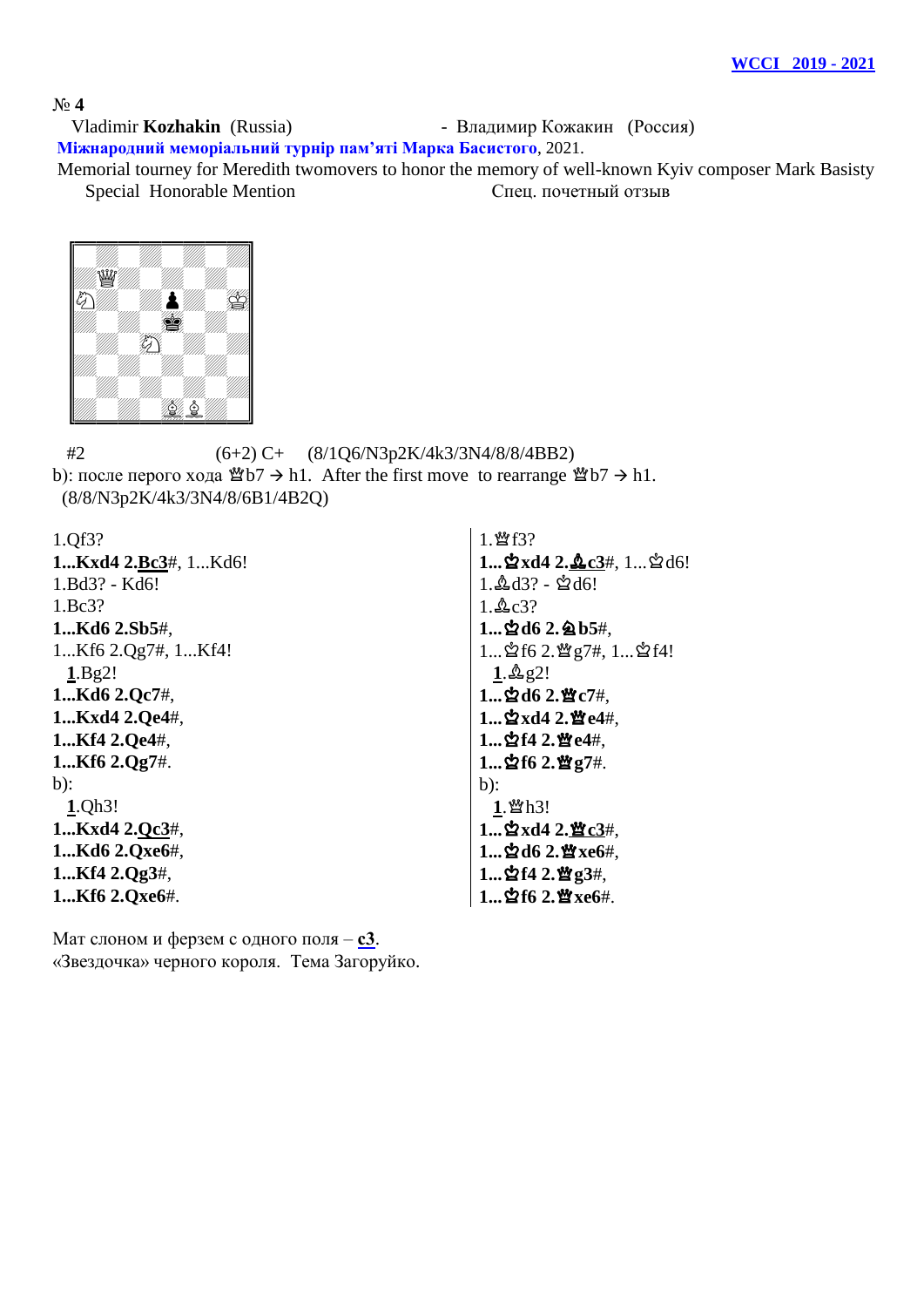№ **5** Vladimir **Kozhakin** (Russia) - Владимир Кожакин (Россия) **МК Андрей Лобусов-70**, 2021 г. Special Commendation Cneu, похвальный отзыв



 $#2$  (6+1) C+ 3K4/7Q/6P1/B5k1/2NN4/8/8/8

1.Ke8? **1...Kf6 2.Bd8**#, 1...Kf4 2.Qh4#, 1...Kg4! 1.Bb4? **1...Kf6 2.Be7**#, 1...Kf4 2.Qh4#, 1...Kg4! 1.Bd2+? **1...Kf6 2.Qf7**#, 1...Kg4! 1.Se5? **1...Kf6 2.Qe7**#, 1...Kf4! **1**.Be1! 1...Kf4 2.Qh4#, **1...Kf6 2.Bh4**#, 1...Kg4 2.Qh4#.

 $1.\n$  $2e8?$ **1...**u**f6 2.**o**d8**#,  $1...$  화 f4 2. 빨 h4#,  $1...$  효 g4!  $1.4b4?$ **1...**u**f6 2.**o**e7**#,  $1...$  화 f4 2. 빨 h4#,  $1...$  효 g4!  $1.\&d2+?$ 1... 空f6 2. 暨f7#, 1... 空g4!  $1.2e5?$ **1...空f6 2.暨e7#, 1...**空f4!  $1.\&0.1!$  $1...$ ☆f4 2. $Mh4#$ , **1...**u**f6 2.**o**h4**#,  $1...$ ນຶ່ g4 2. ພືໃh4#.